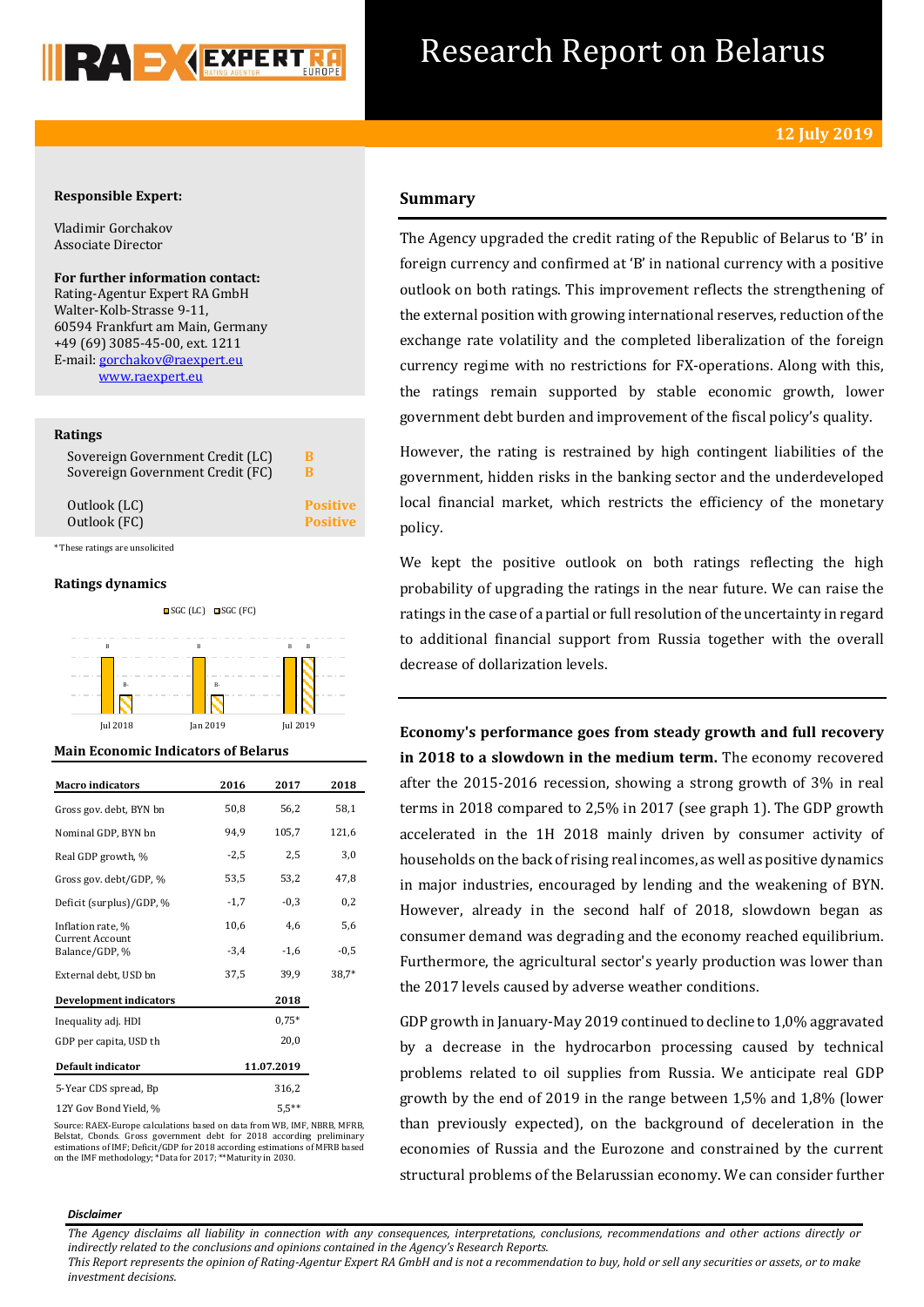# RAD JAEXPERT

### **Graph 1:** Macroeconomic indicators, %



Source: RAEX-Europe calculations based on data from the IMF and Belstat

**Graph 2:** Government debt dynamics, %



Source: RAEX-Europe calculations based on data from the IMF, Ministry of finance of the Republic of Belarus (MFRB)



Source: RAEX-Europe calculations based on data from the IMF, Ministry of finance of the Republic of Belarus (MFRB)

worsening of the forecast in the short-term period in case of a boost in price and demand volatility for the main exported commodities were to occur, as well as direct costs' hike in oil refining in the absence of compensations for Russia tax maneuver consequences<sup>1</sup>.

**The government's focus is on decreasing the debt burden and diversifying borrowing sources.** In 2018, the government pursued a restrained debt policy, limiting new external financing under the level of yearly disbursements. As a result, the ratio of government debt fell to 47,8% to GDP and 112,7% of budget revenues compared to 53,2% and 137,3% in 2017, respectively (see graph 2). Expected obligations to repay and service public debt amount to an average of BYN 7 bn per year during 2019-2021, an acceptable level of 5,8% of GDP and 13,6% of budget revenues, with international reserves' coverage of 2,2x.

Russia and Russia-related institutions dominate in the structure of creditors with over 60% of external claims. Despite the long and positive credit history, there is still high sensitivity to changes in relations between the two countries, which may affect current and future loan agreements. Thus, in our opinion, there is still uncertainty about the provision of a bilateral loan at amount of USD 600 m from Russia to refinance current liabilities. Forced by the current repayment obligations, the government intends to expand sources of borrowing being active in the capital markets, which is confirmed by current plans to issue RUB 30 bn worth of government bonds on the Moscow Stock Exchange.

Additionally, other factors that have a negative effect on the country's creditworthiness are high exposure to currency risk, given the significant share of foreign currency-denominated debt, as well as the potential materialization of contingent liabilities in the event of a deterioration of the financial stance of the state-owned banks and enterprises. Moreover, the unfavorable forecast for budget revenues gives reasons to anticipate a slight increase in public debt in the short term.

**Emerging risk of budget deterioration, despite the short-term improvement.** The increase of the budget revenues in 2018 combined with the loosening of the main government expenditures has led to a surplus of 4% of GDP2. Albeit, the estimates based on the IMF methodology3, show a narrower fiscal surplus of 0,2% of GDP, as the latter takes into account the off-balance costs and expenditures on the construction of the Belarusian Nuclear Power Station (see graph 3). From 2019 in order to eliminate discrepancies, the methodology of the Ministry

## *Disclaimer*

**.** 

*The Agency disclaims all liability in connection with any consequences, interpretations, conclusions, recommendations and other actions directly or indirectly related to the conclusions and opinions contained in the Agency's Research Reports.*

<sup>&</sup>lt;sup>1</sup> See our previous research report from 18 January 2019[: https://www.raexpert.eu/reports/Research\\_report\\_Belarus\\_18.01.2019.pdf](https://www.raexpert.eu/reports/Research_report_Belarus_18.01.2019.pdf)

<sup>2</sup> MFRB calculations based on the national methodology. <sup>3</sup> MFRB calculations based on the methodology of IMF.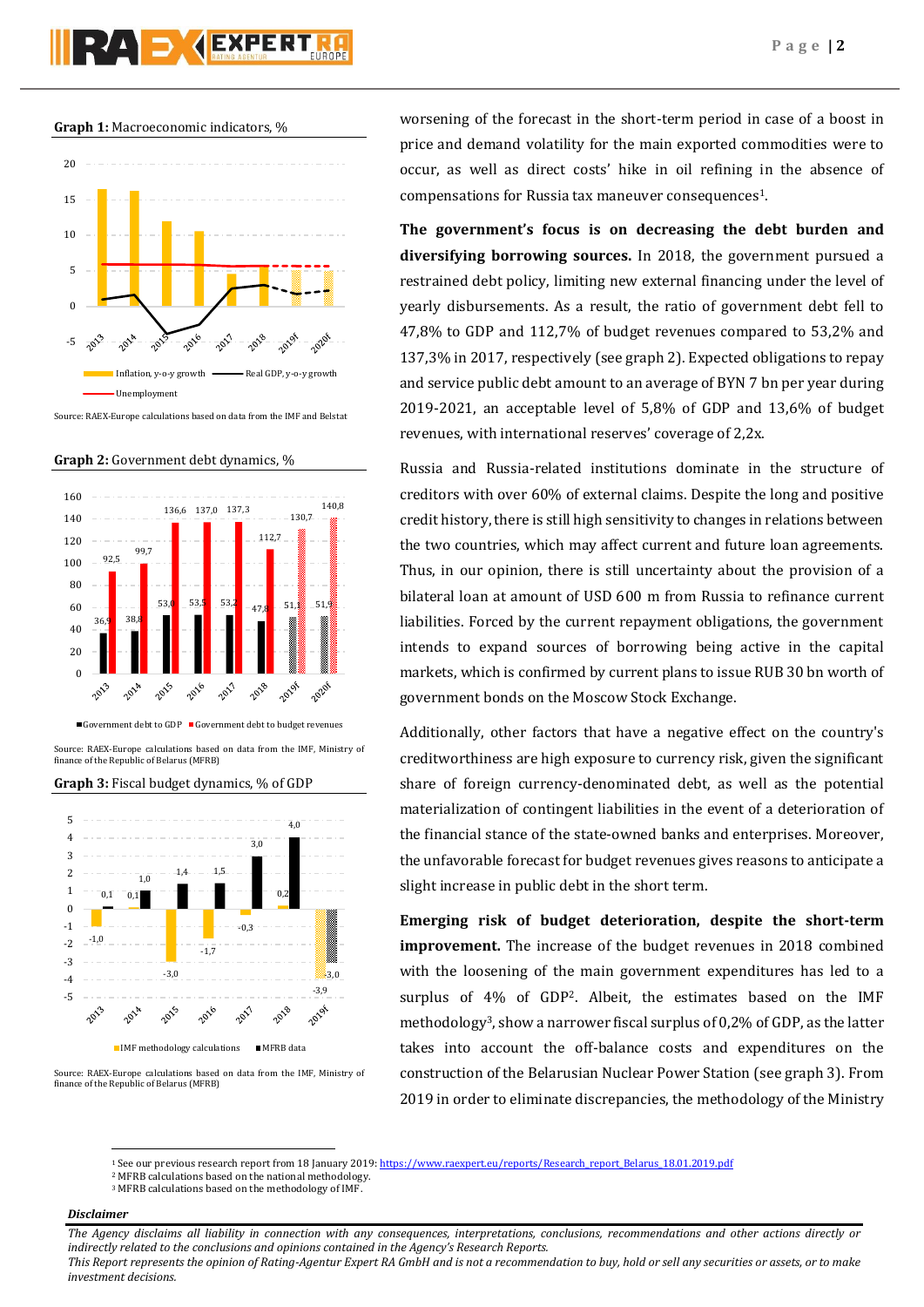

**Graph 4:** Financial soundness indicators, %



Source: RAEX-Europe calculations based on data from the IMF, NBRB \*Starting from 1 April 2018 NBRB changed the rules and definitions for the nonperforming loans and assets in order to harmonize them with the internationally accepted principles.





Source: RAEX-Europe calculations based on data from the NBRB

**Graph 6:** Base rate vs CPI, %



of Finance of the Republic of Belarus (MFRB) is aligning with the IMF, which we view as a positive signal to improve the quality of the authorities' fiscal policy.

Despite the positive dynamic, our outlook for the budget balance is negative for 2019, which is consistent with the MFRB's forecast deficit of 3%. As mentioned in the previous research report, in the medium term, the quality of the Belarusian budget is expected to deteriorate due to Russia's gradual implementation of the oil tax maneuver, as the authorities preliminary assess significant losses of up to USD 400 m in 2019 with an expansion to USD 2 bn until 2024. Although there are still negotiations to receive compensation from Russia, we estimate the chances of direct full compensation for losses as low and, as a result, the possible diversion of budgetary resources to cover the costs of state oil refineries. In this regard, we believe that the imbalance will escalate, and in order to keep social spending at the required level, fueled by presidential elections in 2020, an increase in the government debt burden is more than possible.

**The banking system is stable but remains constrained for further development.** A positive dynamic of the main indicators of the banking system was achieved during 2018. Assets grew in 2018 by 10,1% compared with 3% in 2017, thanks to the revitalization of retail and corporate lending. The capital adequacy ratio decreased slightly from 18,5% in 2017 to 18,1% as of 1Q 2019, but remains moderately high. The efficiency of banks improved with an increase in ROA from 1,4% in 2017 to 1,7% in 1Q 2019 (see graph 4).

In 2019, the banking sector is expected to grow more moderately. The dominance of state-owned banks with a share of 63,2% at the end of 1Q 2019 and the risks of concentrating on lending to SOEs continues to limit further development and competition. Despite abandoning the practice of preferential directed lending, the share of such loans is estimated around one third of all corporate portfolios, and their impact on the financial sector persists. The percentage of NPLs on the banking system doubled from 3,7% at the end of Q2 2018 to 6% at the end of 1Q 2019 mainly due to SOBs. Taking into account the pressure of external factors, as well as the continued high dollarization of loans and deposits at 47,1% and 59,4% as of end 1Q 2019 (see graph 5), we assume a possible further deterioration in asset quality.

**The National Bank adheres a neutral monetary policy on the background of moderate inflation acceleration.** The main priority of the monetary policy of Belarus over the past few years is to achieve macroeconomic stability with the gradual implementation of inflation

#### *Disclaimer*

*The Agency disclaims all liability in connection with any consequences, interpretations, conclusions, recommendations and other actions directly or indirectly related to the conclusions and opinions contained in the Agency's Research Reports.*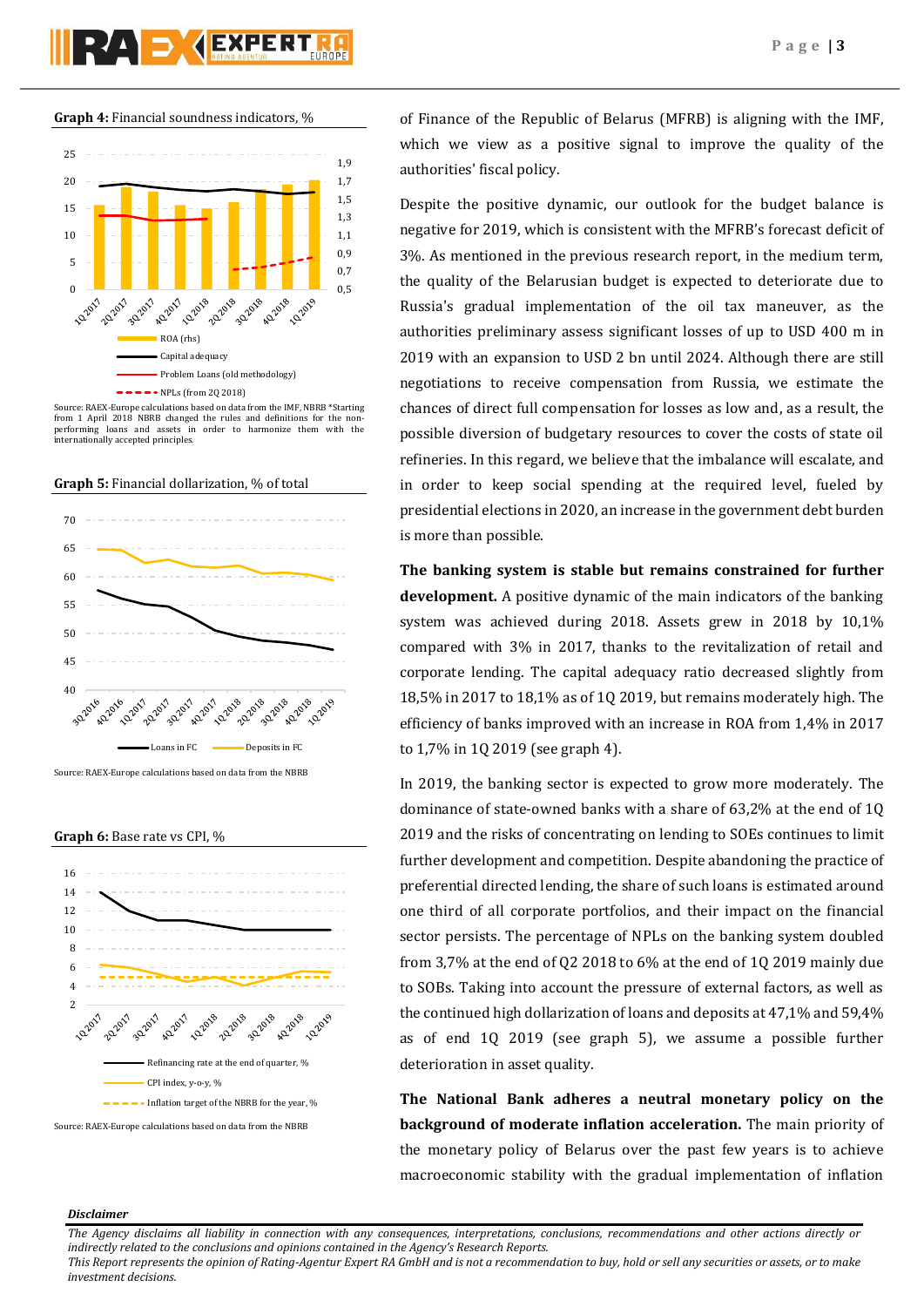



Source: RAEX-Europe calculations based on data from the IMF, NBRB, CBR

**Graph 8:** International reserves structure and dynamics, USD m



Source: RAEX-Europe calculations based on data from the NBRB

targeting, liberalization of the foreign exchange regime, and a further decline of the role of foreign currency in the economy. At the end of 2017, progress was made in reducing inflation to a minimum historical level of 4,6%. However since 2Q 2018, against the background of rising inflation, the National Bank of the Republic of Belarus (NBRB) started to apply a moderately tight policy, keeping the base rate unchanged at 10% after two years of gradual decline (see graph 6).

In June 2019 inflation accelerated to 5,7% y-o-y under pressure from prices for agricultural and petroleum products and we expect by the end of the year inflation within the range of 5%-5,5% with sensitivity to inflation's dynamic in Russia. In order to keep inflation at the level of 5%, monetary policy easing is not expected with the key rate remaining at a neutral level. Despite the rejection of directed lending, the impact of the NBRB interest rate policy on the economy still limited by the weakness of the banking system and a high level of financial dollarization.

**The signs of external position's improvement supported by robust export, increasing of international reserves and less volatile national currency.** Despite the IMF's negative forecasts for 2018, the current account deficit is gradually decreasing, reaching 0,5% of GDP in 2018 compared to 1,6% in 2017. Positive dynamics ensured by an increase in export revenues due to favorable oil and potash fertilizers prices, as well as an increase in the export of IT services. As a result, foreign trade surplus amounted to 1,1% of GDP, although imports also increased by 13% and amounted to almost 70% of GDP. In the midterm period, the slowdown of the economies of the main trading partners creates uncertainties about the stability of the balance of payments.

Remaining highly correlated with the RUB the BYN is gradually strengthening since the beginning of 2019 (see graph 7). At the same time, reducing the sensitivity of the Russian currency to the oil prices had also a spillover effect on lowing volatility of the BYN. After fluctuation close to average level of USD 7 bn in 2018, since the beginning of 2019 country's international reserves are increasing at an accelerated pace and have reached USD 8,3 bn as of 1 July 2019, which are equivalent to 30,8% of gross government debt and cover slightly more than two months of imports (see graph 8). Hence, the stability of the national currency and the growth of reserves, along with the elimination of all legislative currency restrictions, allow us to equalize the probability of default in national and foreign currencies.

*Disclaimer* 

*The Agency disclaims all liability in connection with any consequences, interpretations, conclusions, recommendations and other actions directly or indirectly related to the conclusions and opinions contained in the Agency's Research Reports.*